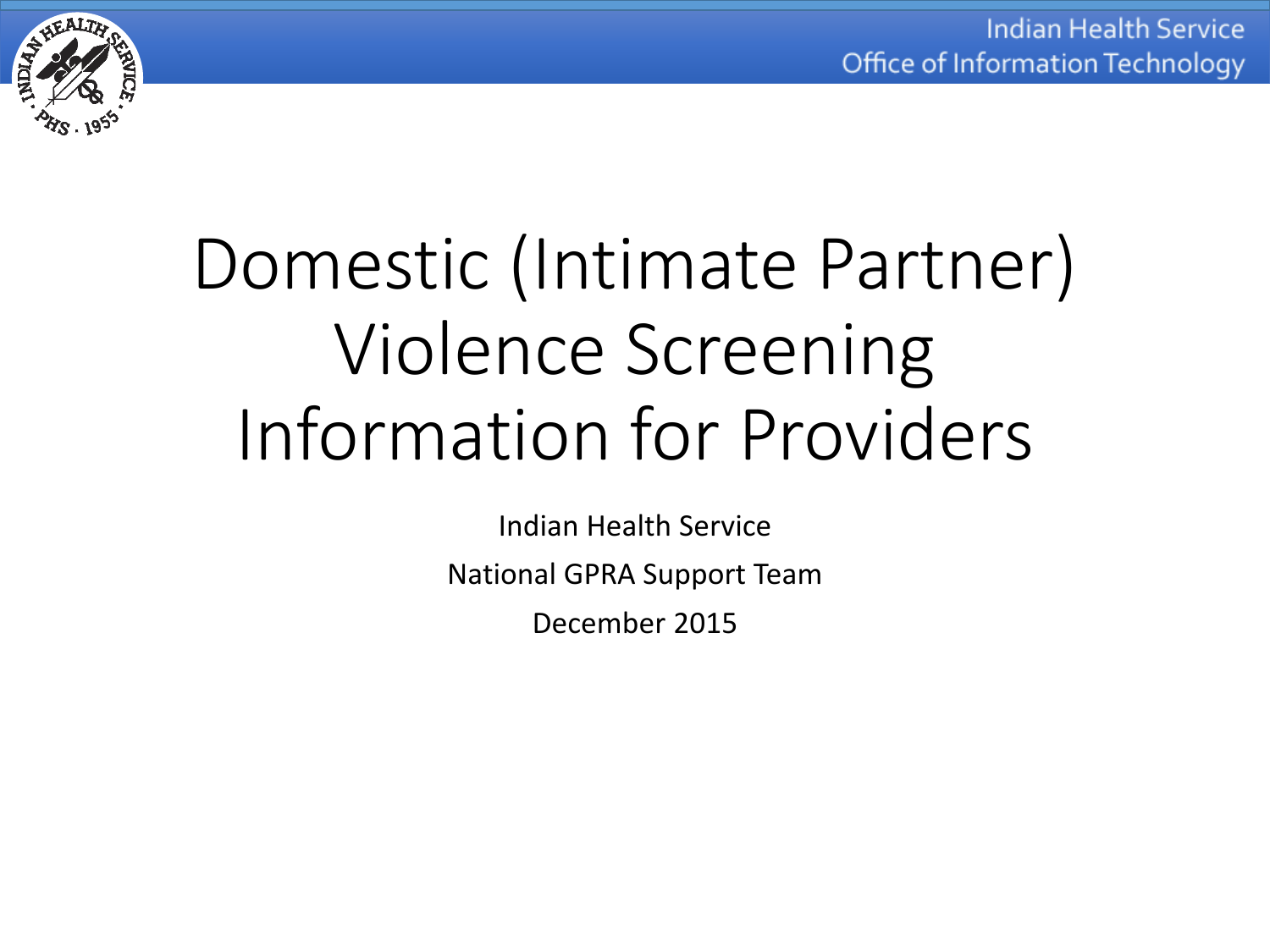

### What is Intimate Partner Violence?

- The term "intimate partner violence" describes physical, sexual, or psychological harm by a current or former partner or spouse
- This type of violence can occur among heterosexual or same-sex couples and does not require sexual intimacy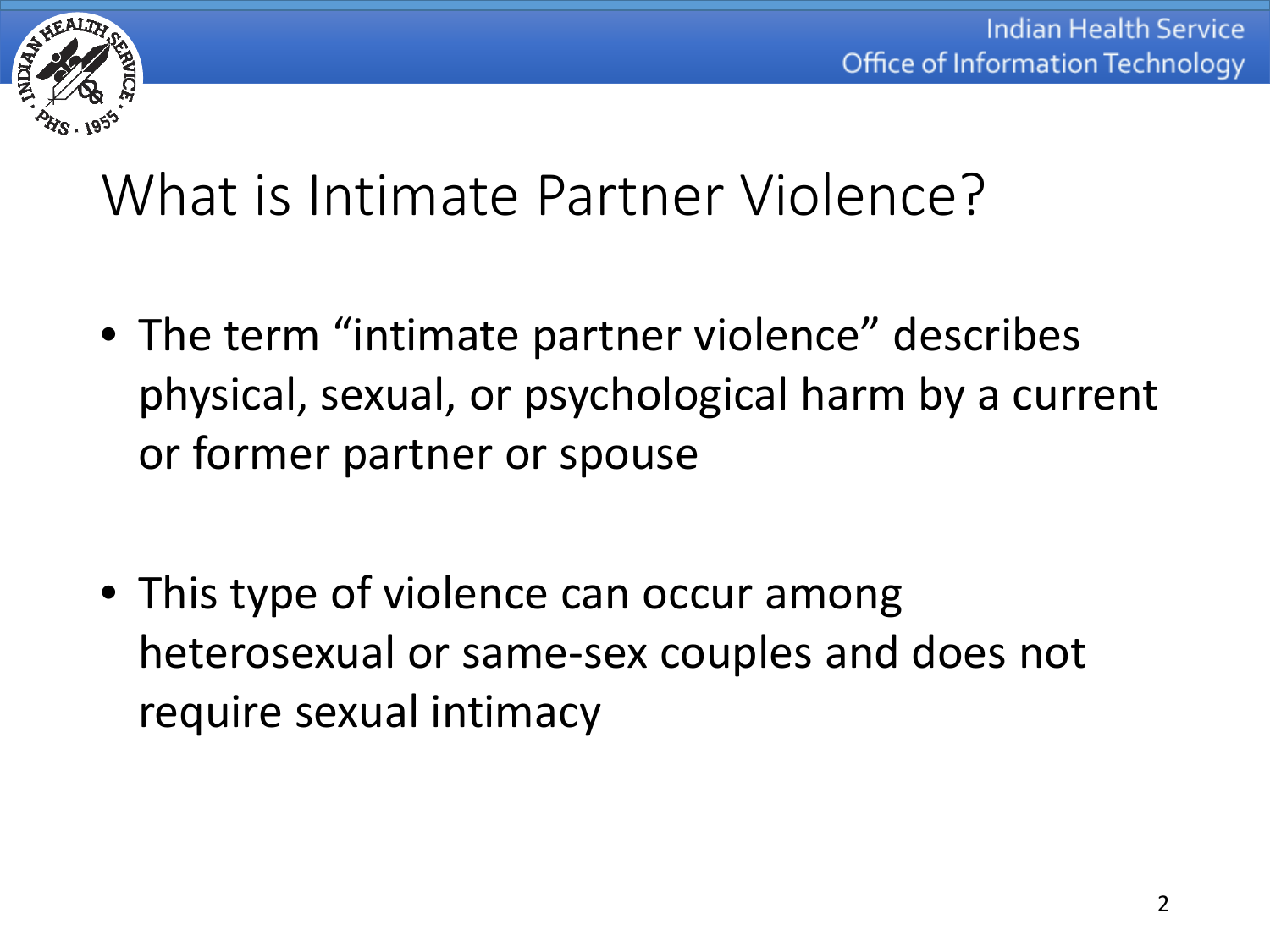

#### Intimate Partner Violence Screening GPRA Measure

- The Indian Health Service has had a GPRA measure for Domestic/Intimate Partner Violence Screening since the agency began tracking GPRA data in 2003
- **GPRA Measure Definition**: Percentage of women who are screened for domestic violence at health care facilities
- Prior to FY 2016, this measure tracked patients age 15-40 but as of FY 2016 this measure tracks patients age 14-46
	- This change was made to reflect current national screening recommendations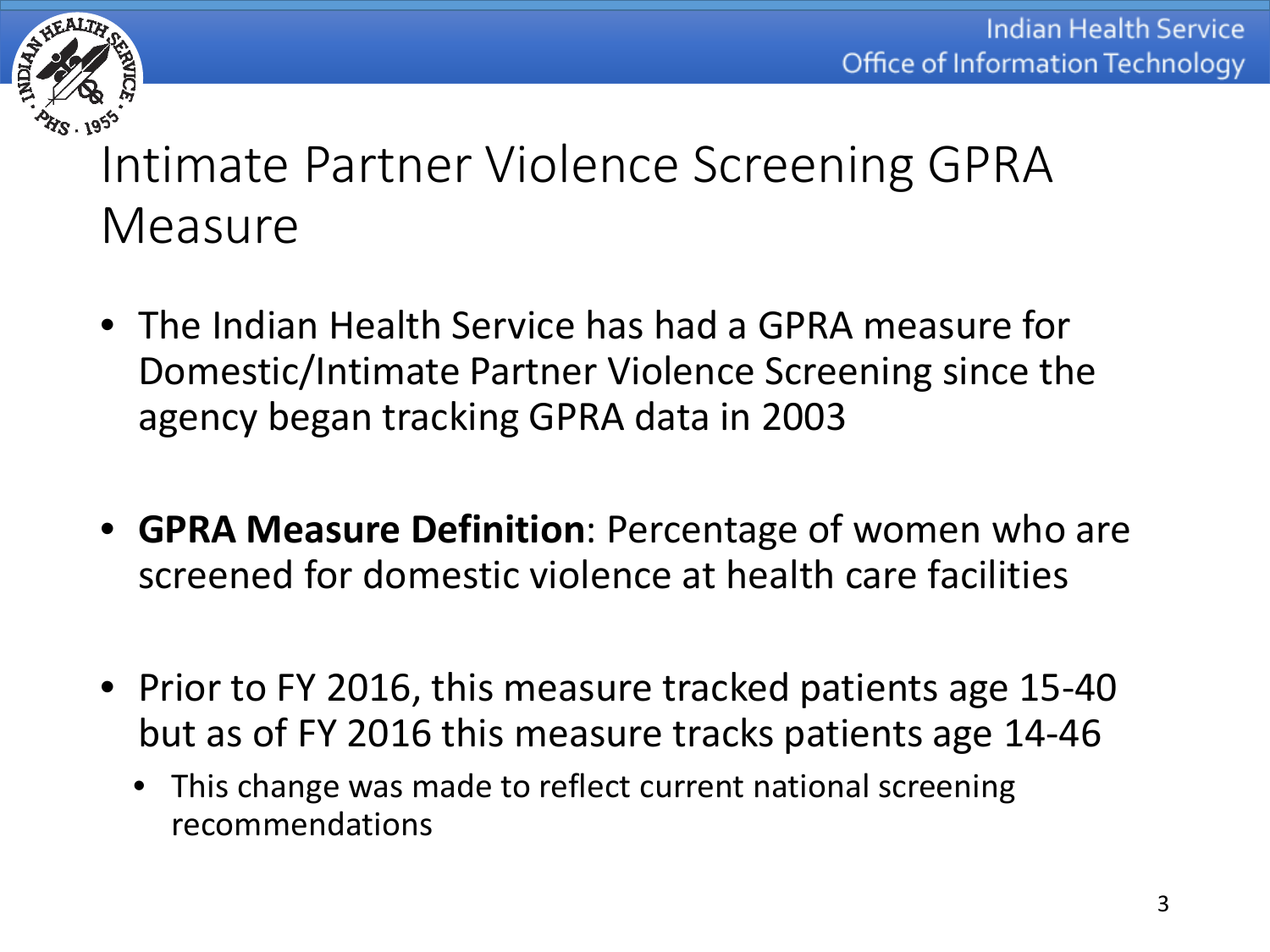

### DV/IPV GPRA Screening Measure

- Denominator:
	- Female Active Clinical patients ages 14 through 46 years
		- Note as of FY 2016 this measure shares the same denominator with the Alcohol Screening measure
- Numerator:
	- Patients screened for intimate partner (domestic) violence at any time during the report period
		- Does not include refusals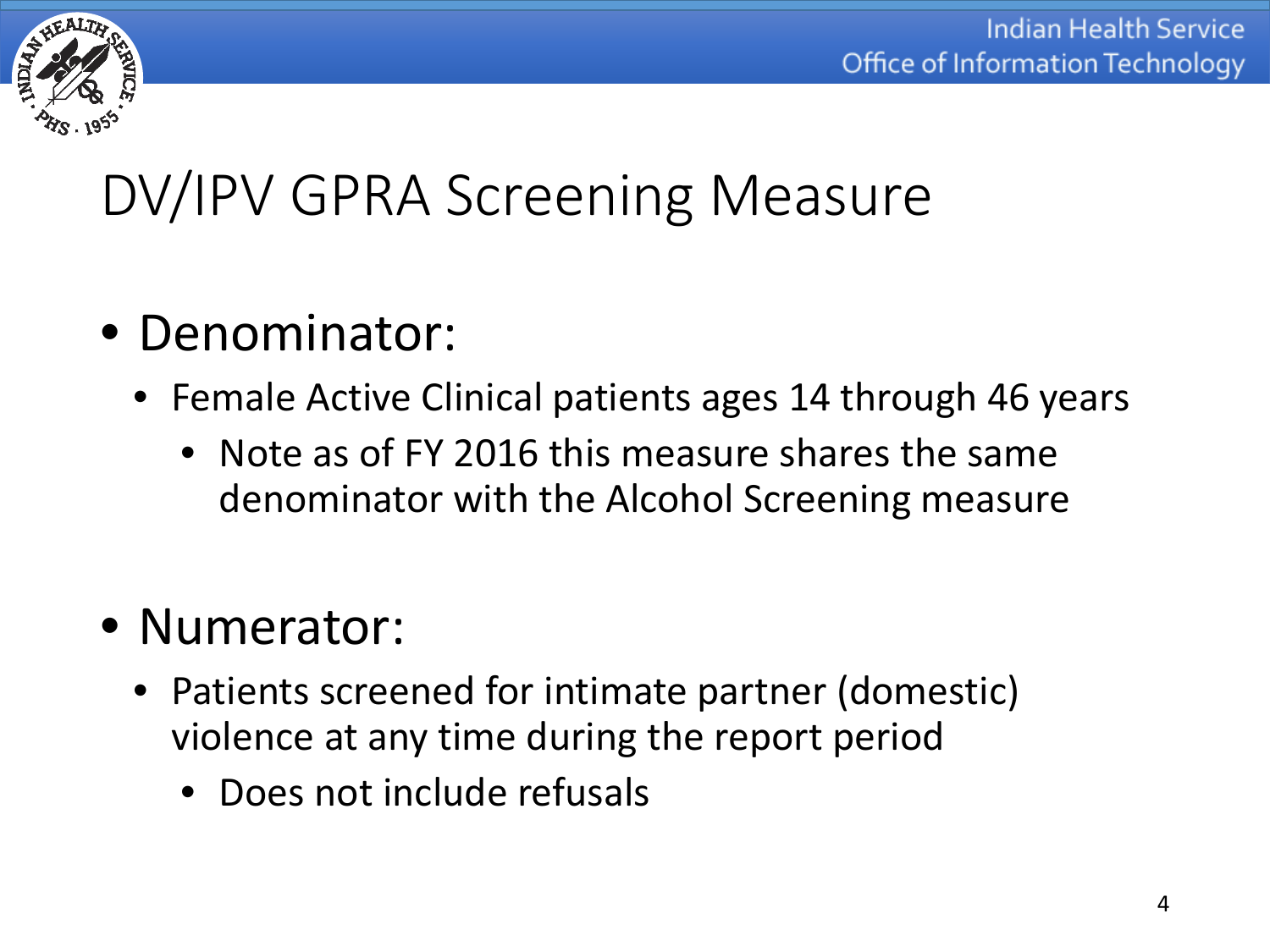

#### DV/IPV Measure Results

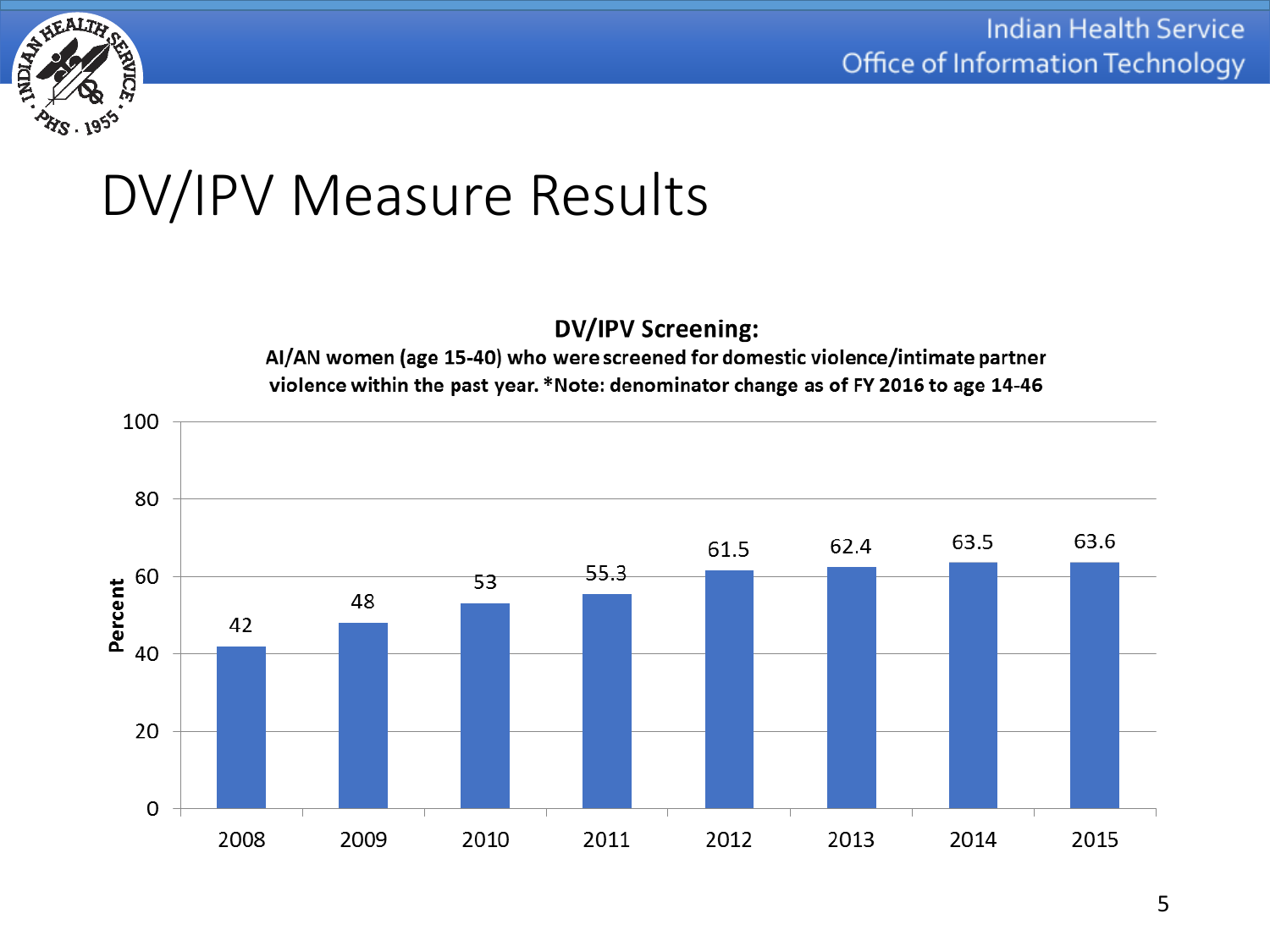

# Why Screen for DV/IPV?

- There are many compelling reasons to screen including:
	- High prevalence of undetected abuse among female patients
	- Low cost and low risk of screening
	- Adverse economic and social impact of abuse
	- If abuse is left untreated the severity and frequency of abuse often worsens
	- IPV/DV is a chronic, life-threatening condition that is treatable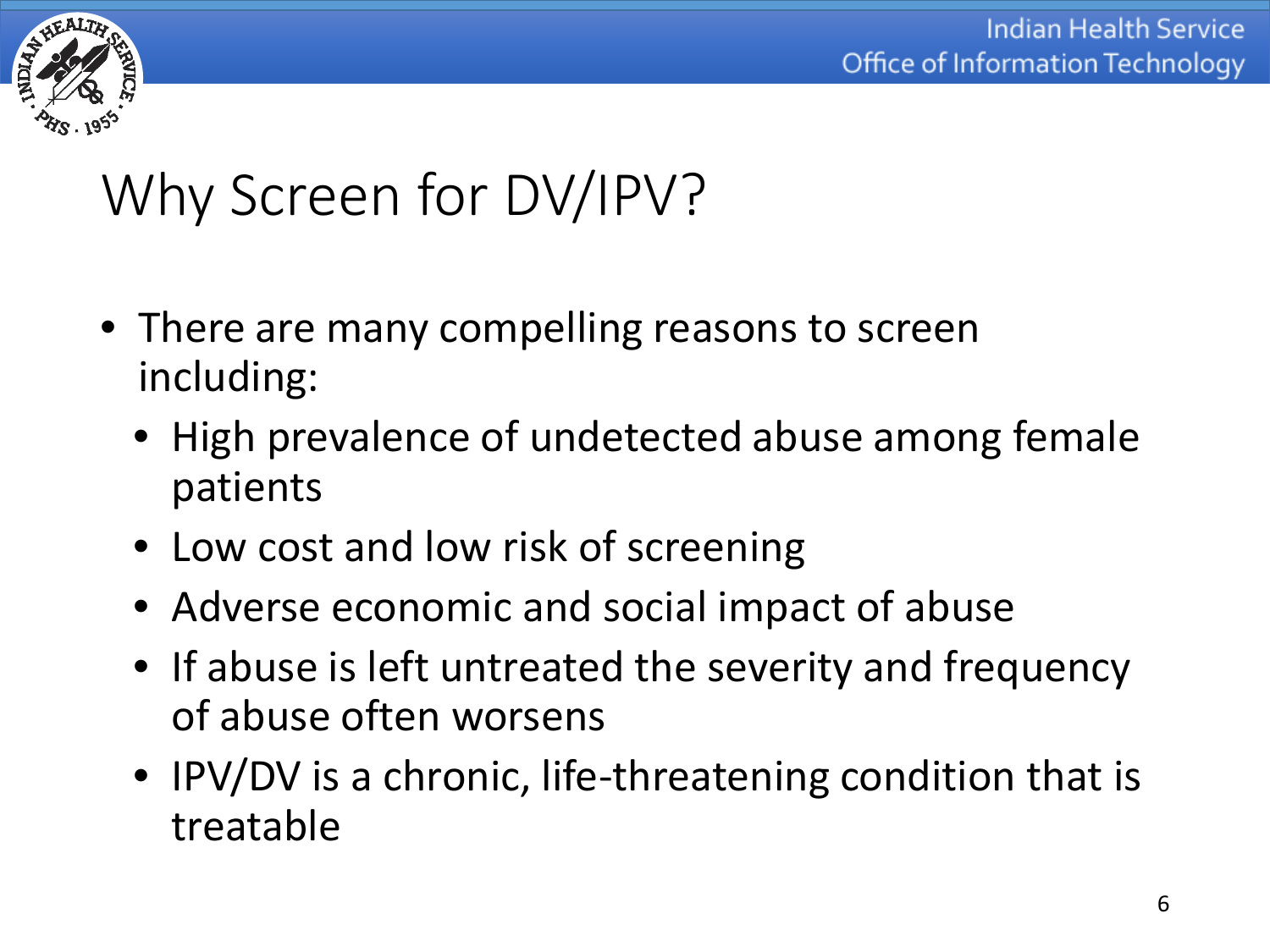

# DV/IPV: Prevalence and Consequences

- More than 1 in 3 women (35.6%) in the United States have experienced rape, physical violence, and/or stalking by an intimate partner in their lifetime
- While men also experience abuse from partners, women are 7 to 14 times more likely to suffer a severe physical injury from an intimate partner than men
- Symptoms of domestic violence may appear as injuries or chronic conditions related to stress. Intimate partner violence is usually chronic and repetitive
- Women who experience domestic violence are more often victims of nonconsensual sex and have higher rates of smoking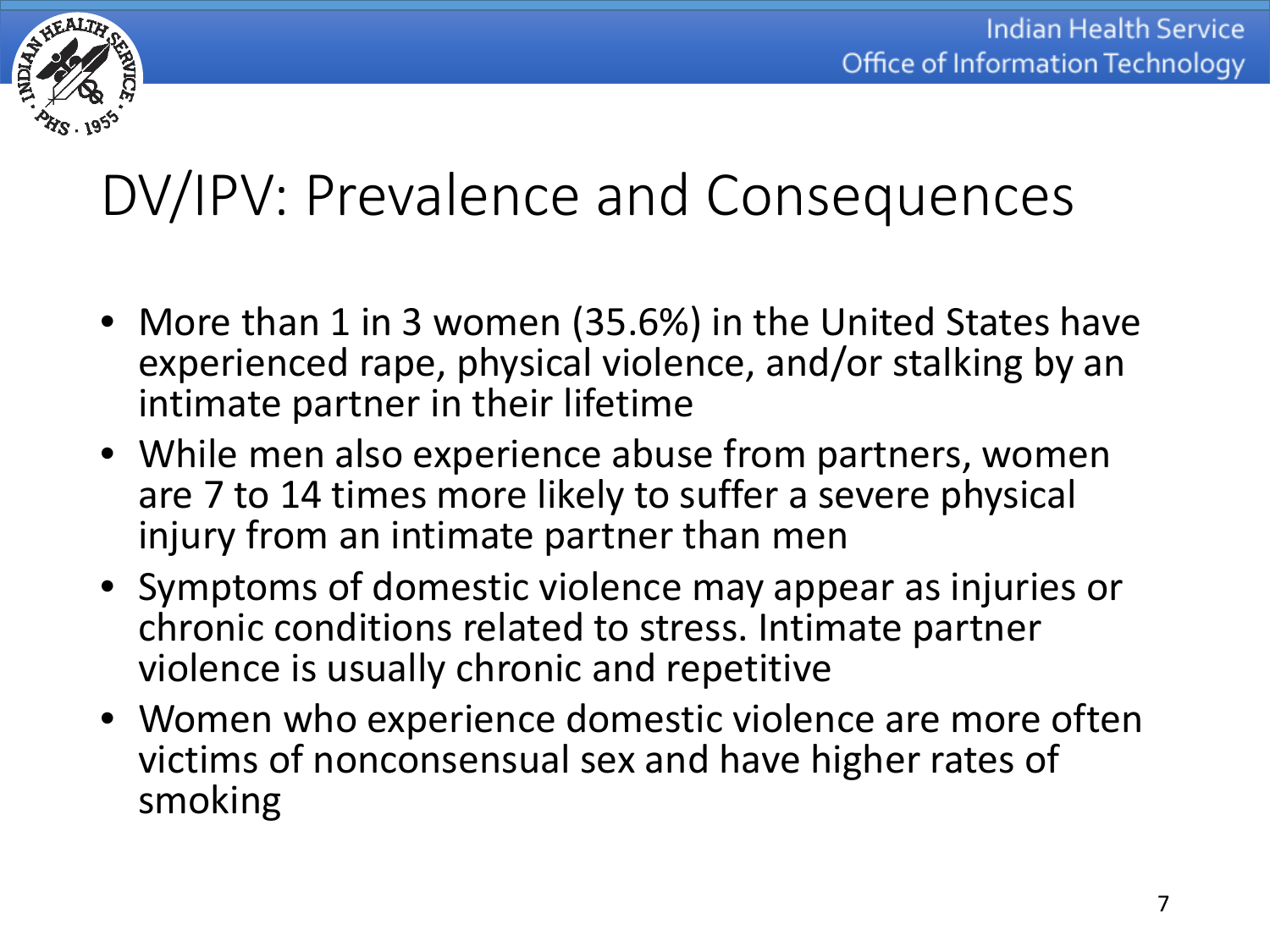

# DV/IPV: Consequences (cont.)

- Intimate partner violence is associated with preterm birth, low birth weight, and decreased gestational age
- Individuals experiencing IPV often develop chronic mental health conditions, such as depression, posttraumatic stress disorder, anxiety disorders, substance abuse, and suicidal behavior
- For adolescent and young adults, the effects of physical and sexual assault are associated with poor self-esteem, alcohol and drug abuse, eating disorders, obesity, risky sexual behaviors, teen pregnancy, depression, anxiety, suicidality, and other conditions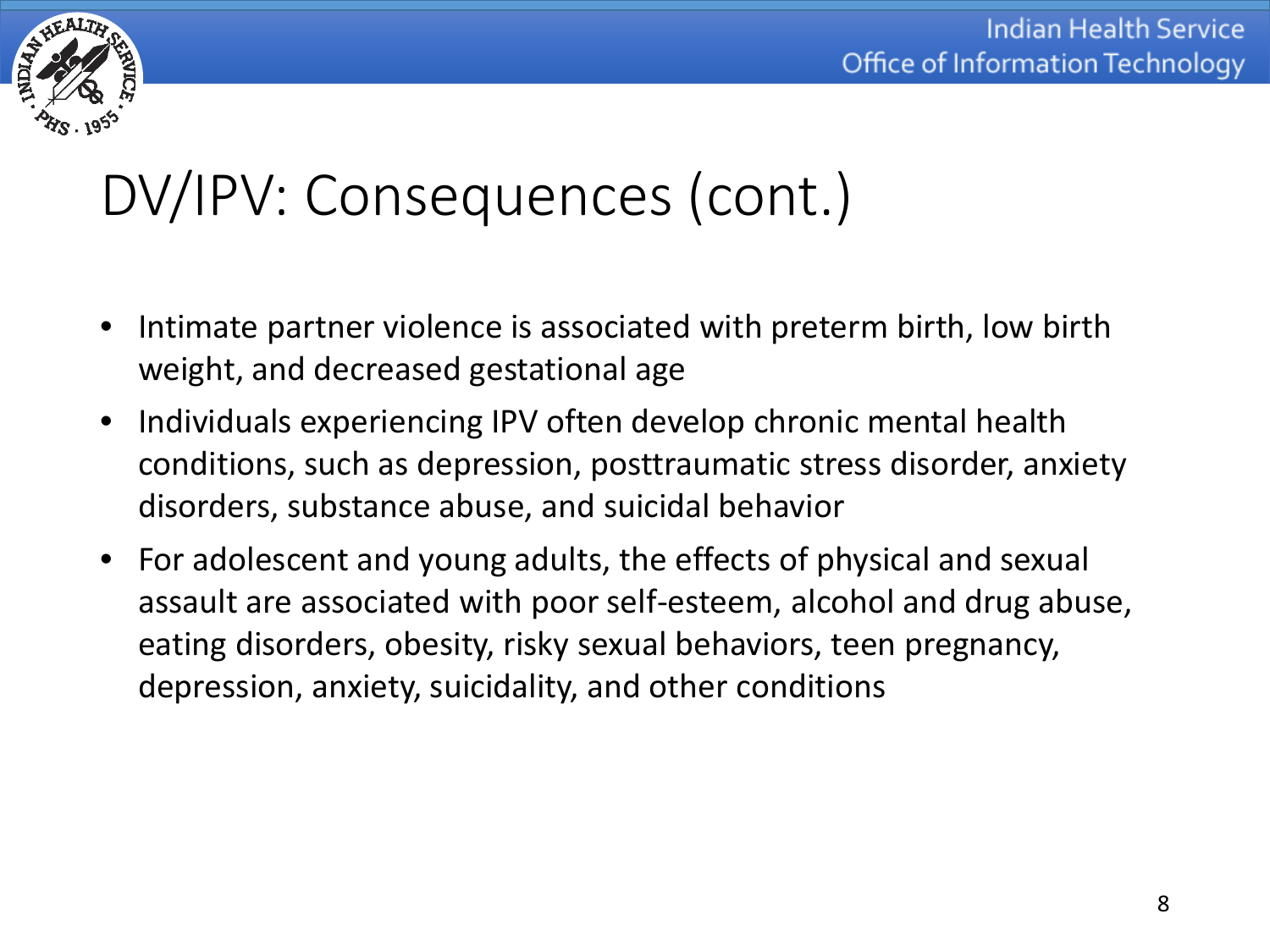

#### Intimate Partner Violence Disproportionately Affects AI/AN Women

- American Indian and Alaska Native women experience domestic violence at rates higher than the national average
- 46% of AI/AN women reported that they have experienced rape, physical violence, and/or stalking by an intimate partner in their lifetime, and 49% reported sexual violence other than rape in their lifetime
- A survey of Navajo women seeking routine care at an IHS facility revealed that 13.5% had experienced physical abuse in the past year, and 41.9% had experienced physical abuse from a male partner at least once in their lives
- A study of the San Carlos Apache tribe reservation found that 75% of women reported violence in their current relationship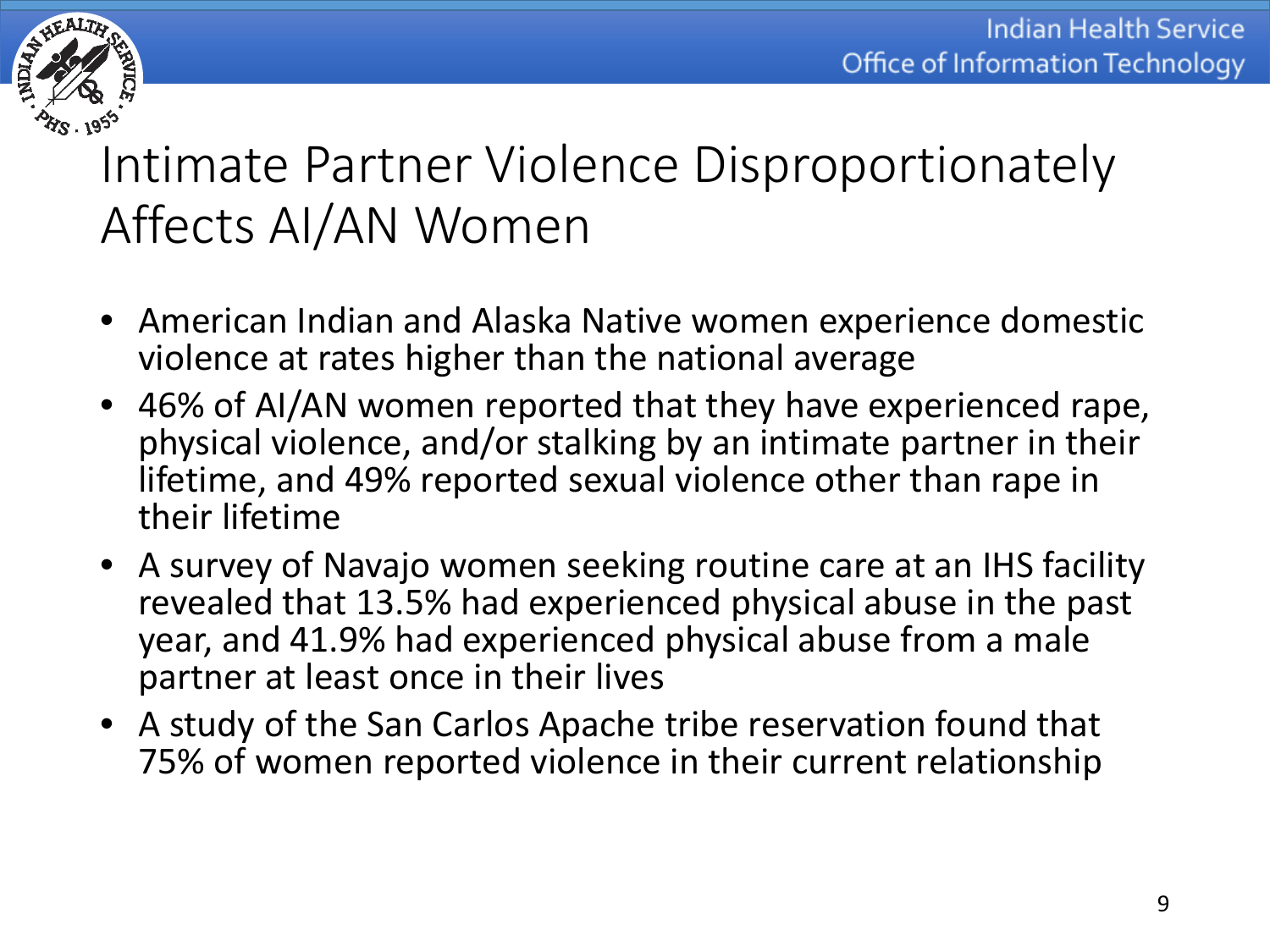

Intimate Partner Violence Screening is Widely Recommended

- Screening is recommended by:
	- U.S. Preventative Service Task Force (USPSTF)
	- American Academy of Family Physicians
	- American College of Physicians
	- American Medical Association
	- American College of Obstetricians and Gynecologists
	- Joint Commission mandate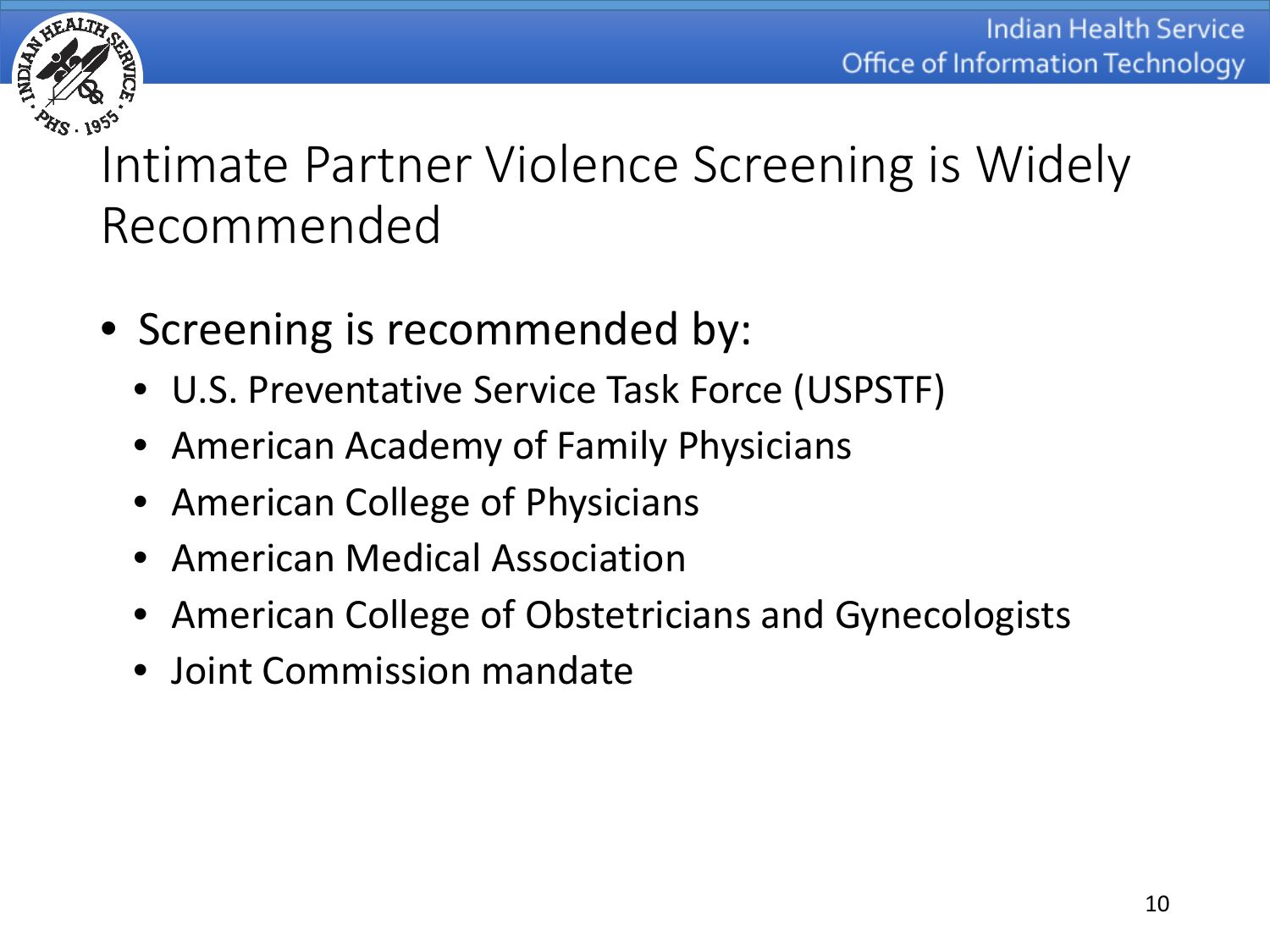

USPSTF Intimate Partner Screening Recommendations: Revised January 2013

- The U.S. Preventive Services Task Force (USPSTF) recommends that clinicians screen women of childbearing age for intimate partner violence (IPV), such as domestic violence, and provide or refer women who screen positive to intervention services
- Grade B Recommendation
- For IPV, there is adequate evidence that available screening instruments can identify current and past abuse or increased risk for abuse
- The USPSTF found adequate evidence that effective interventions can reduce violence, abuse, and physical or mental harms for women of reproductive age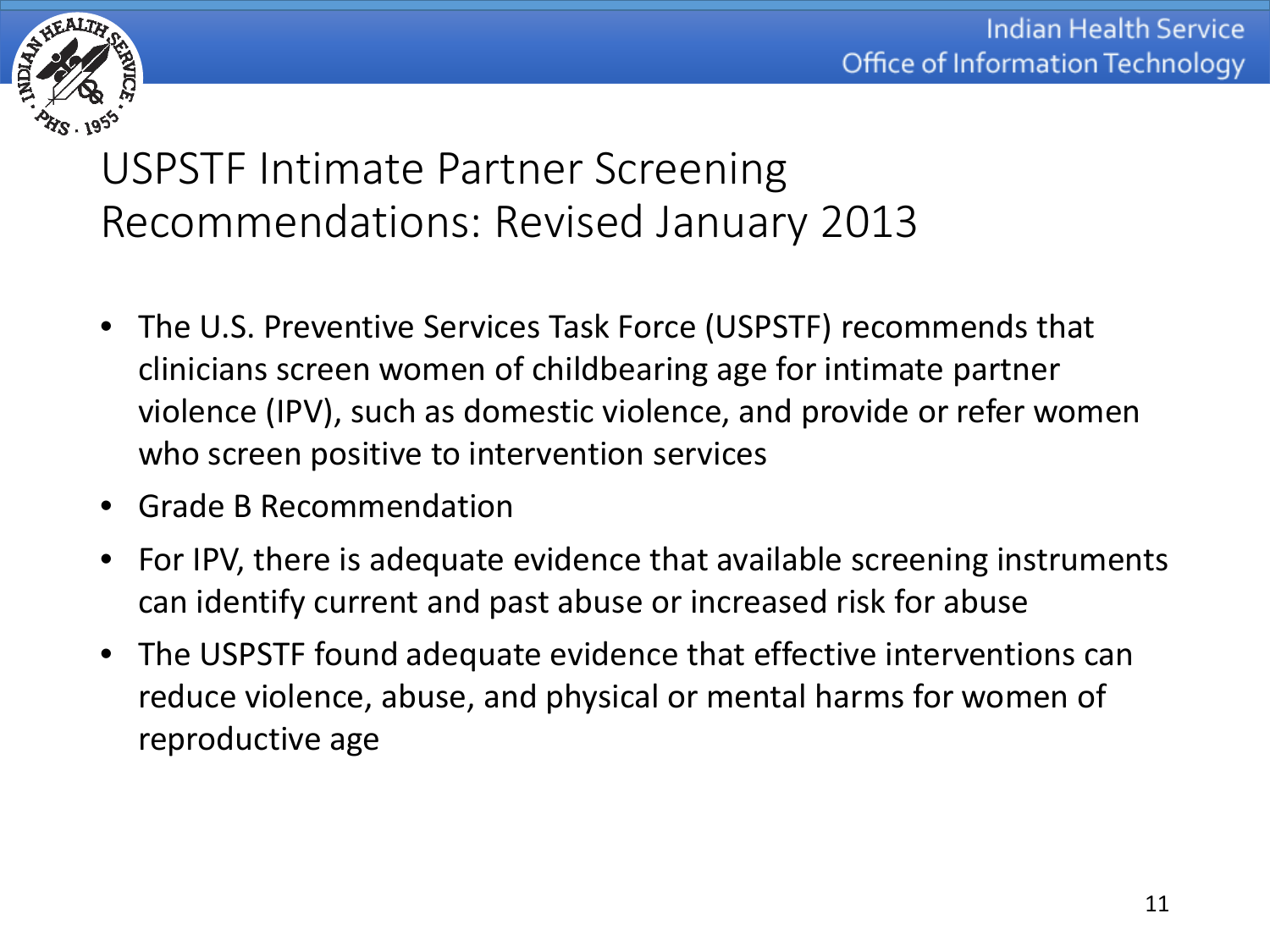

# USPTF Recommendations (cont.)

- Recommendations apply to asymptomatic women of reproductive age and elderly and vulnerable adults
- The USPSTF found that reproductive age is defined across studies as ranging from 14 to 46 years, with most research focusing on women age 18 years or older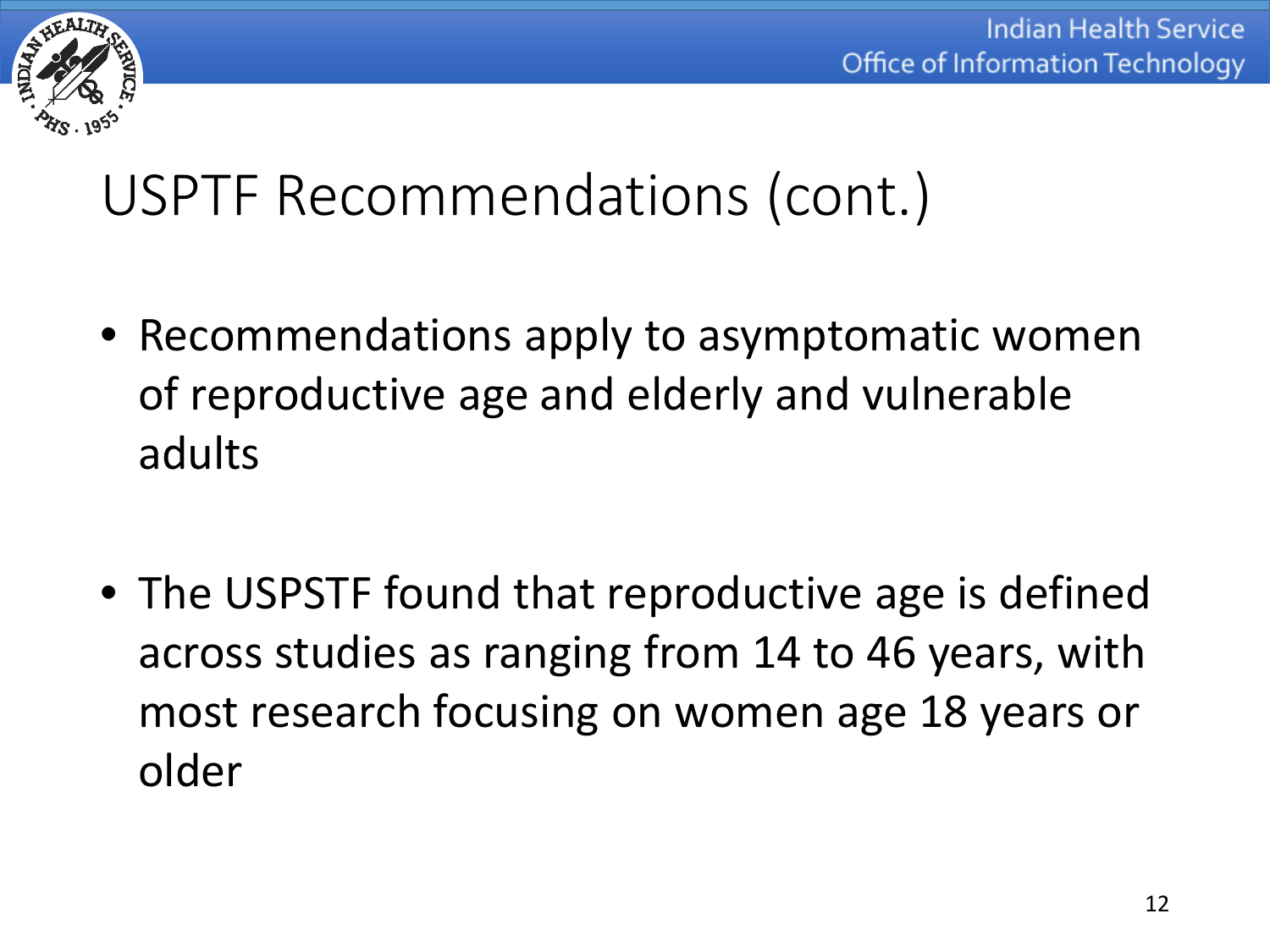

### ACOG Recommendations

- The American Congress of Obstetricians and Gynecologists recommends that physicians screen all women for IPV
- For women who are not pregnant, screening should occur at routine obstetric–gynecology visits, family planning visits, and preconception visits
- For women who are pregnant, screening should occur over the course of the pregnancy, including at the first prenatal visit, at least once per trimester, and at the postpartum checkup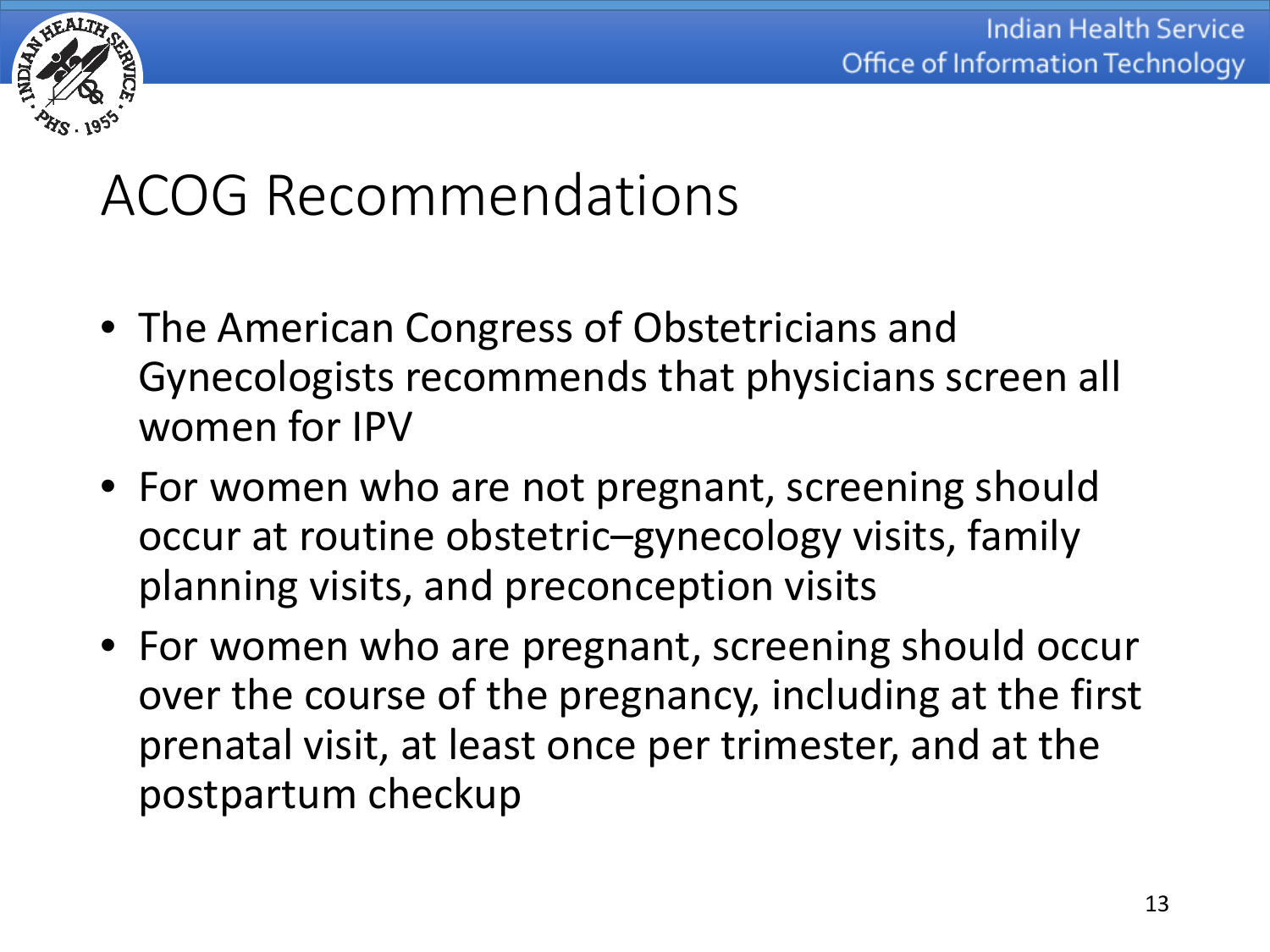

# Documentation of DV/IPV Screening in RPMS

- **Screening is defined as one of the following:**
- IPV/DV Exam
	- Exam code 34
	- BHS IPV/DV exam
- IPV/DV Related Diagnosis
	- POV, Current PCC or BHS Problem List ICD-9: 995.80 through 83, 995.85, V15.41, V15.42, V15.49; ICD-10: T74.11XA, T74.21XA, T74.31XA, T74.91XA, T76.11XA, T76.21XA, T76.31XA, T76.91XA, Z91.410
	- BHS POV 43.\*, 44.\*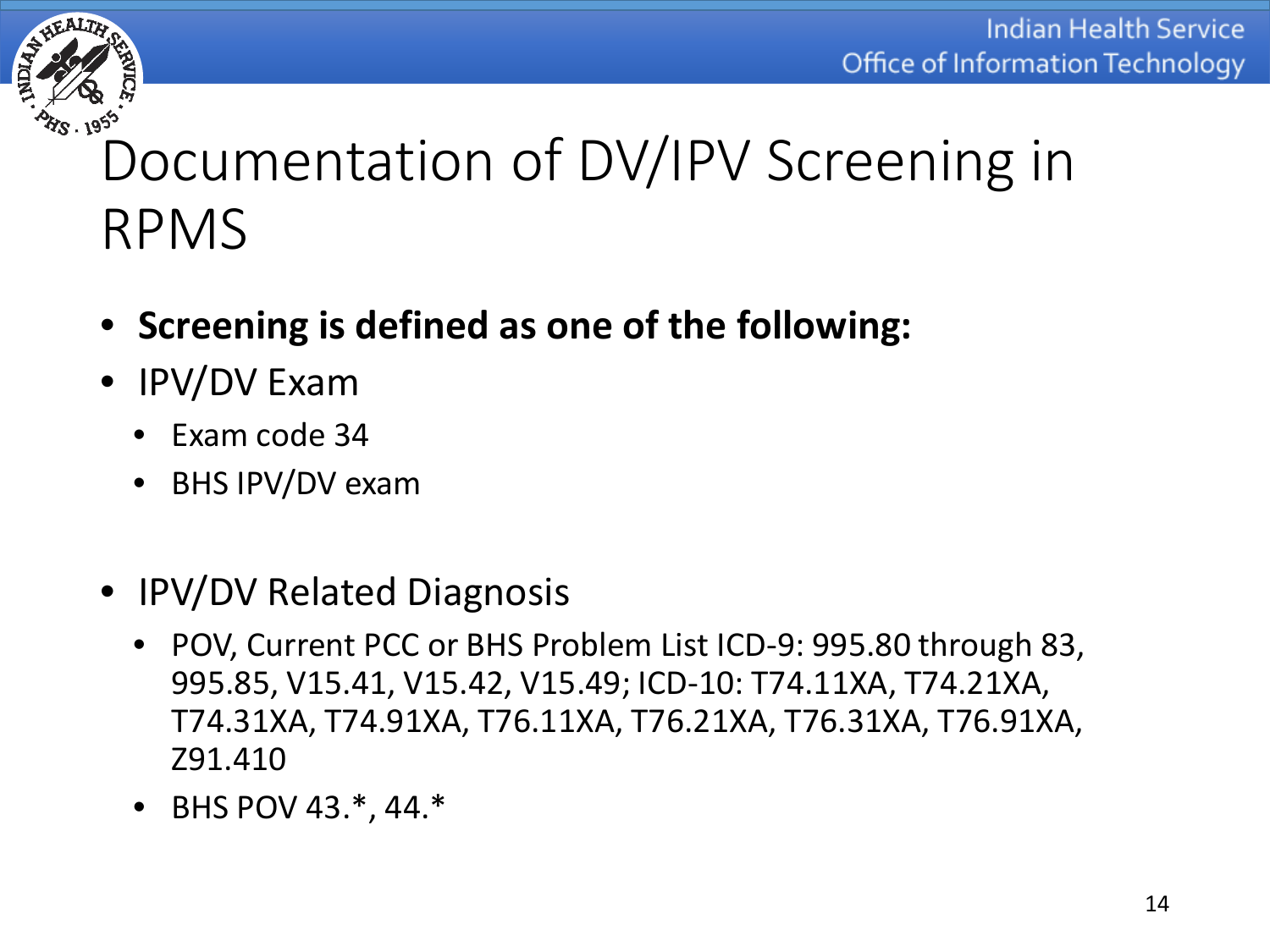

# Documentation in RPMS (cont.)

- IPV/DV Patient Education Patient Education codes containing "DV-" or "-DV", 995.80 through 83, 995.85, V15.41, V15.42, V15.49, or SNOMED 3027571011, 3027627017, 371772001, 406138006, 412732008, 429746005, 431027007, 432527004
- IPV/DV Counseling POV ICD-9: V61.11; ICD-10: Z69.11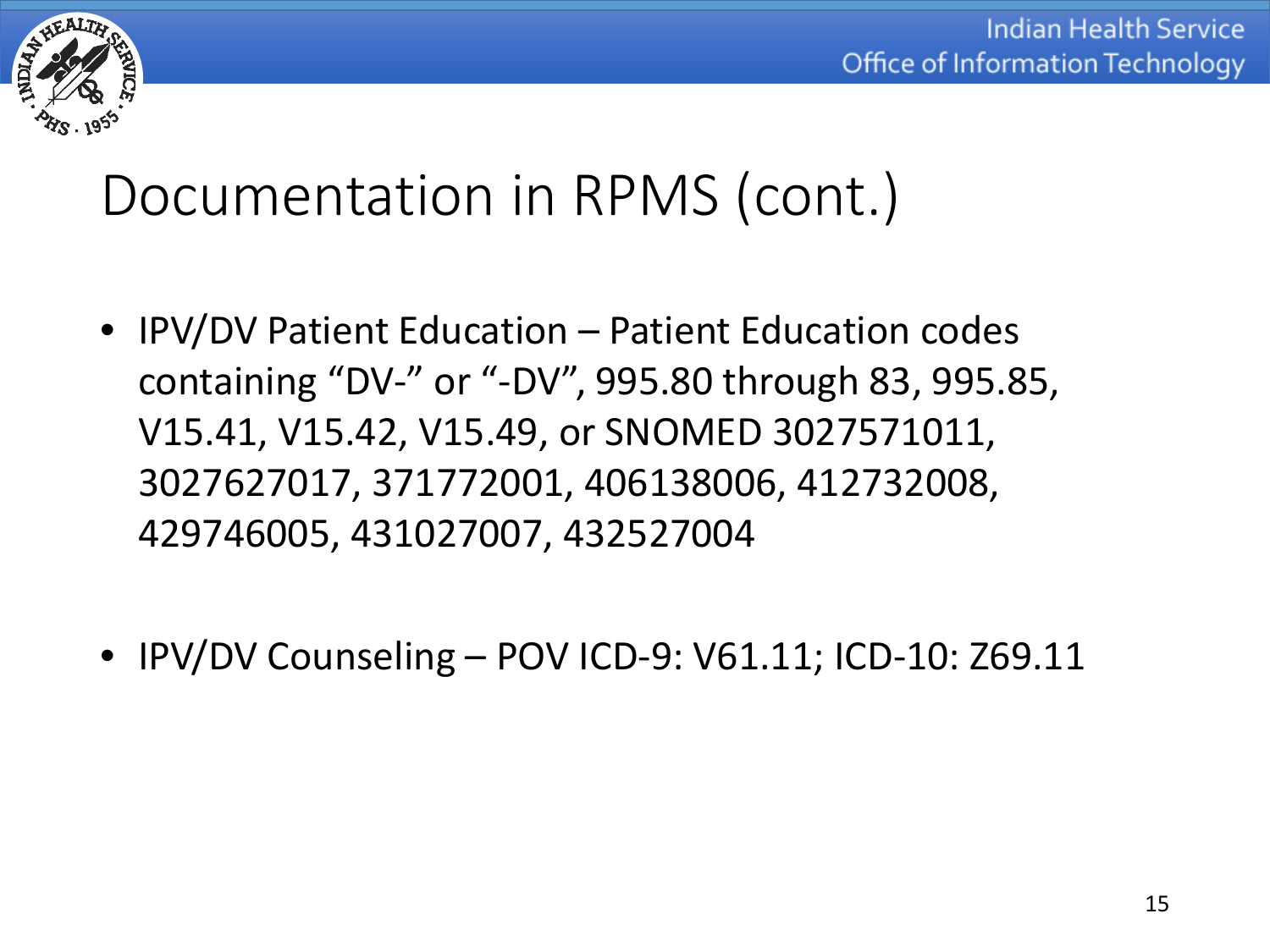

# IPV/DV Exam Code Allowable Results

- Negative
	- No current or past IPV/DV
- Present
	- Current IPV/DV
- Past and Present
	- Both current and past IPV/DV
- Past
	- No current but past IPV/DV
- Unsuccessful attempts to screen should also be recorded
	- Refused (REF)
		- Patient declined exam/screen
	- Unable to screen (UAS)
		- Acceptable reasons for UAS include partner present, verbal child present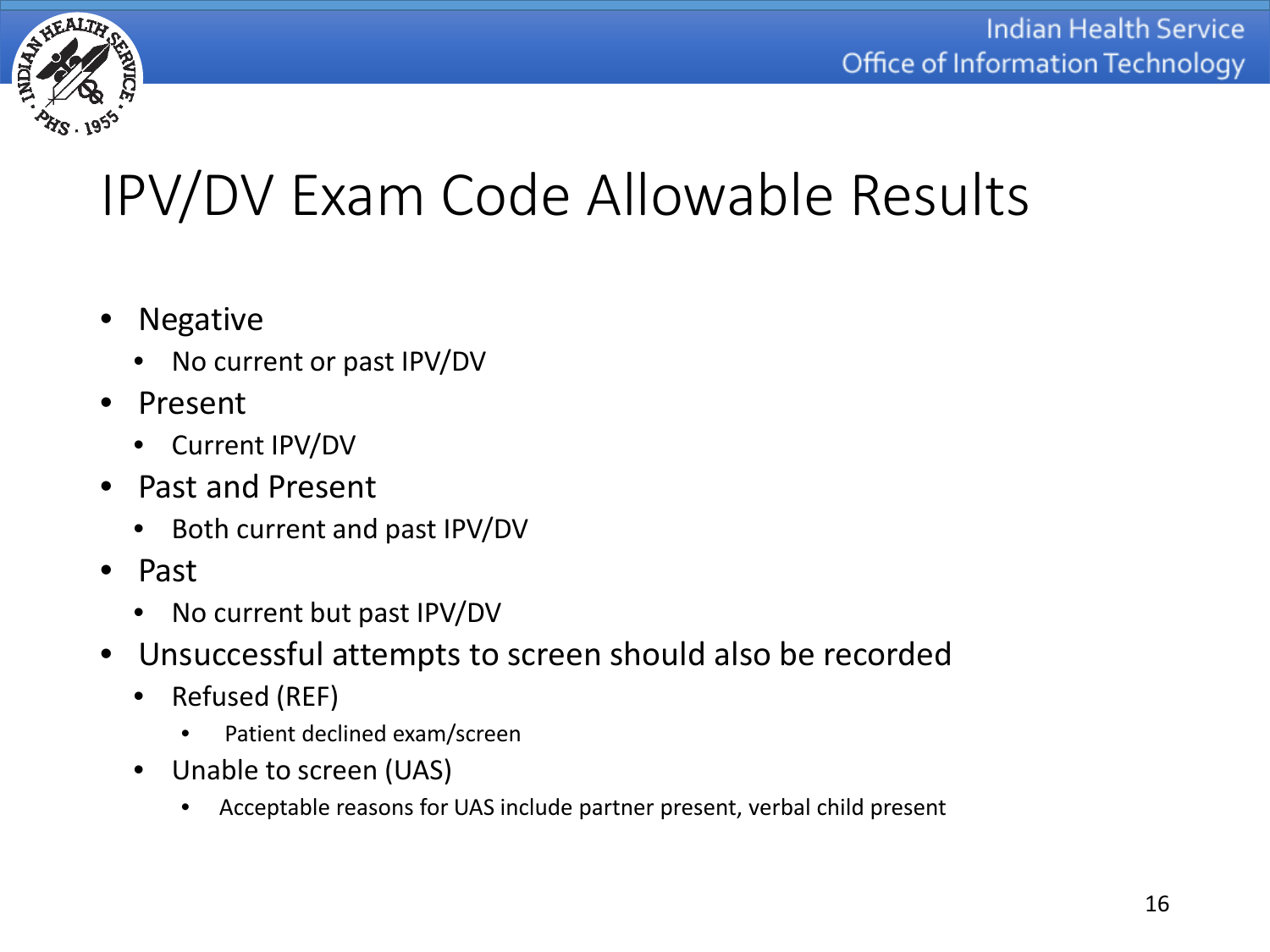

#### Patient Lists Available in CRS

- List of female patients 14 through 46 years with documented IPV/DV screening
- List of female patients 14 through 46 years without documented IPV/DV screening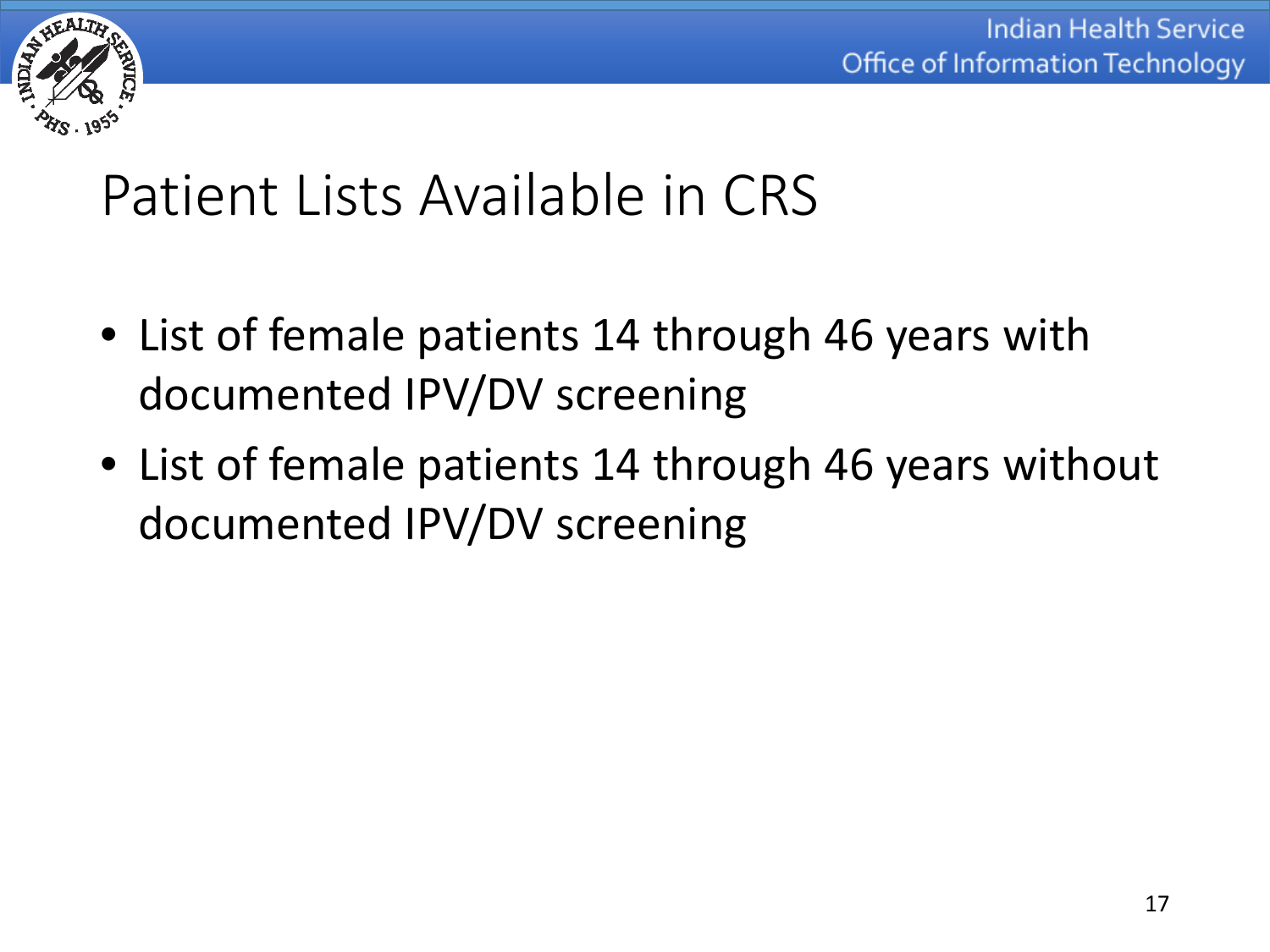

### Links

- RPMS Behavioral Health:<http://www.ihs.gov/rpmsbh/>
- Clinical Reporting System:<http://www.ihs.gov/CRS/>
- Futures Without Violence: <http://www.futureswithoutviolence.org/>
- USPSTF Recommendation: [http://www.uspreventiveservicestaskforce.org/uspstf/usp](http://www.uspreventiveservicestaskforce.org/uspstf/uspsipv.htm) [sipv.htm](http://www.uspreventiveservicestaskforce.org/uspstf/uspsipv.htm)